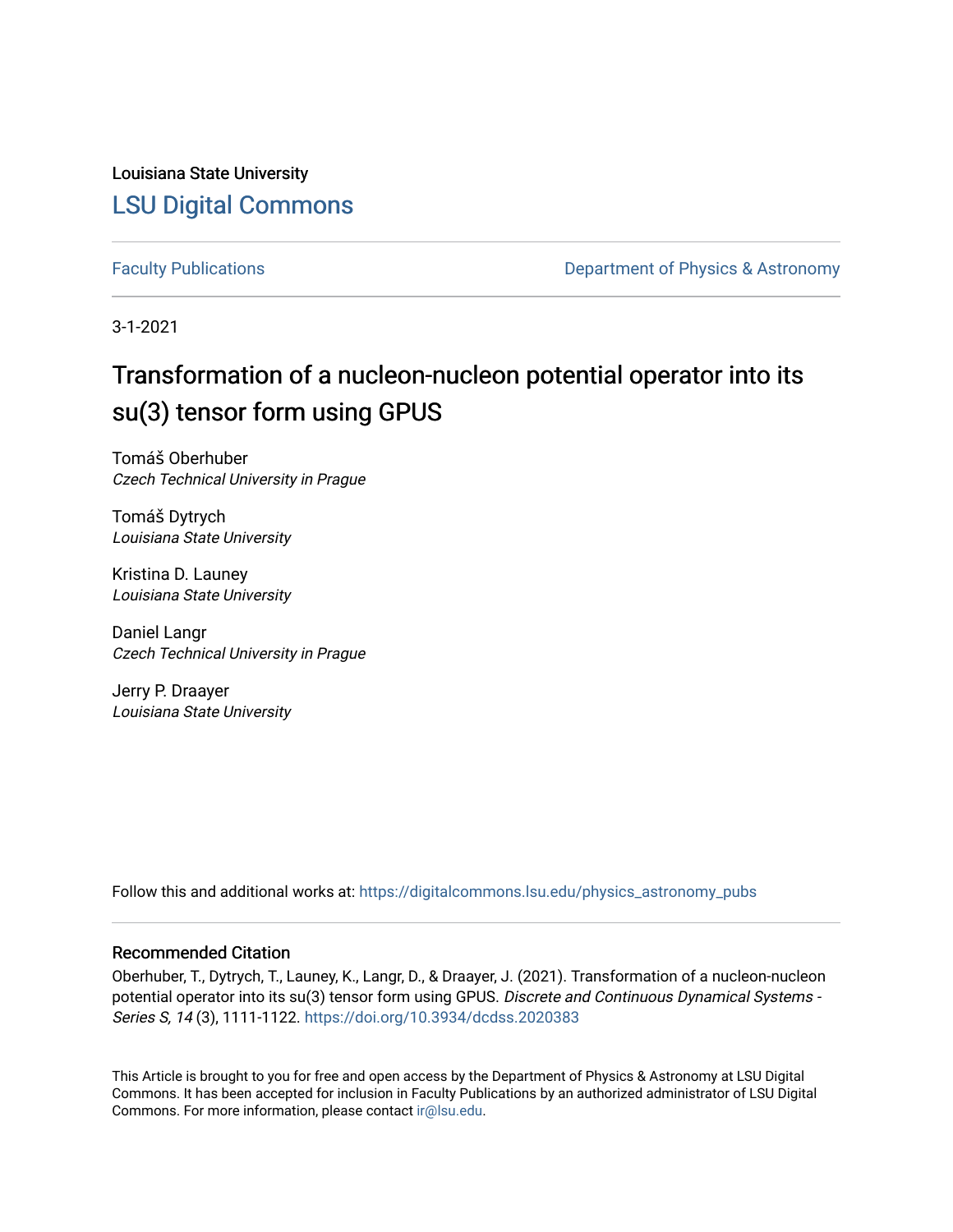DISCRETE AND CONTINUOUS [doi:10.3934/dcdss.2020383](http://dx.doi.org/10.3934/dcdss.2020383) DYNAMICAL SYSTEMS SERIES S Volume 14, Number 3, March 2021 pp. 1111–1122

## TRANSFORMATION OF A NUCLEON-NUCLEON POTENTIAL OPERATOR INTO ITS SU(3) TENSOR FORM USING GPUS

### TOMÁŠ OBERHUBER<sup>\*</sup>

Faculty of Nuclear Sciences and Physical Engineering, Czech Technical University in Prague Trojanova 13, Praha 2, 120 00, Czech Republic

#### TOMÁŠ DYTRYCH

Department of Physics and Astronomy, Louisiana State University Baton Rouge, LA 70803, USA Nuclear Physics Institute, Czech Academy of Sciences Řež 25068, Czech Republic

#### Kristina D. Launey

Department of Physics and Astronomy, Louisiana State University Baton Rouge, LA 70803, USA

Daniel Langr

Faculty of Information Technology, Czech Technical University Prague 16000, Czech Republic Aerospace Research and Test Establishment Prague 19905, Czech Republic

Jerry P. Draayer

Department of Physics and Astronomy, Louisiana State University Baton Rouge, LA 70803, USA

ABSTRACT. Starting from the matrix elements of a nucleon-nucleon potential operator provided in a basis of spherical harmonic oscillator functions, we present an algorithm for expressing a given potential operator in terms of irreducible tensors of the SU(3) and SU(2) groups. Further, we introduce a GPU-based implementation of the latter and investigate its performance compared with a CPU-based version of the same. We find that the CUDA implementation delivers speedups of 2.27x – 5.93x.

1. Introduction. A major challenge in computational nuclear physics is to solve the Schrödinger equation for a system of nucleons interacting via realistic nuclear interactions that are consistent with the underlying theory of quantum chromodynamics. Configuration-interaction approaches convert the Schrödinger equation into a matrix eigenvalue problem. A Lanczos algorithm is then applied to find a few of the lowest-lying eigenvalues and eigenstates of the nuclear Hamiltonian matrix, whose elements are expressed in terms of a large many-nucleon basis that span a physically relevant subspace of the Hilbert space, the so-called model space.

<sup>2020</sup> Mathematics Subject Classification. Primary: 81V35, 81R15; Secondary: 68W10.

Key words and phrases. Nuclear physics, nuclear interaction, irreducible tensors, SU(3) group, SU(2) group, GPU.

<sup>∗</sup> Corresponding author.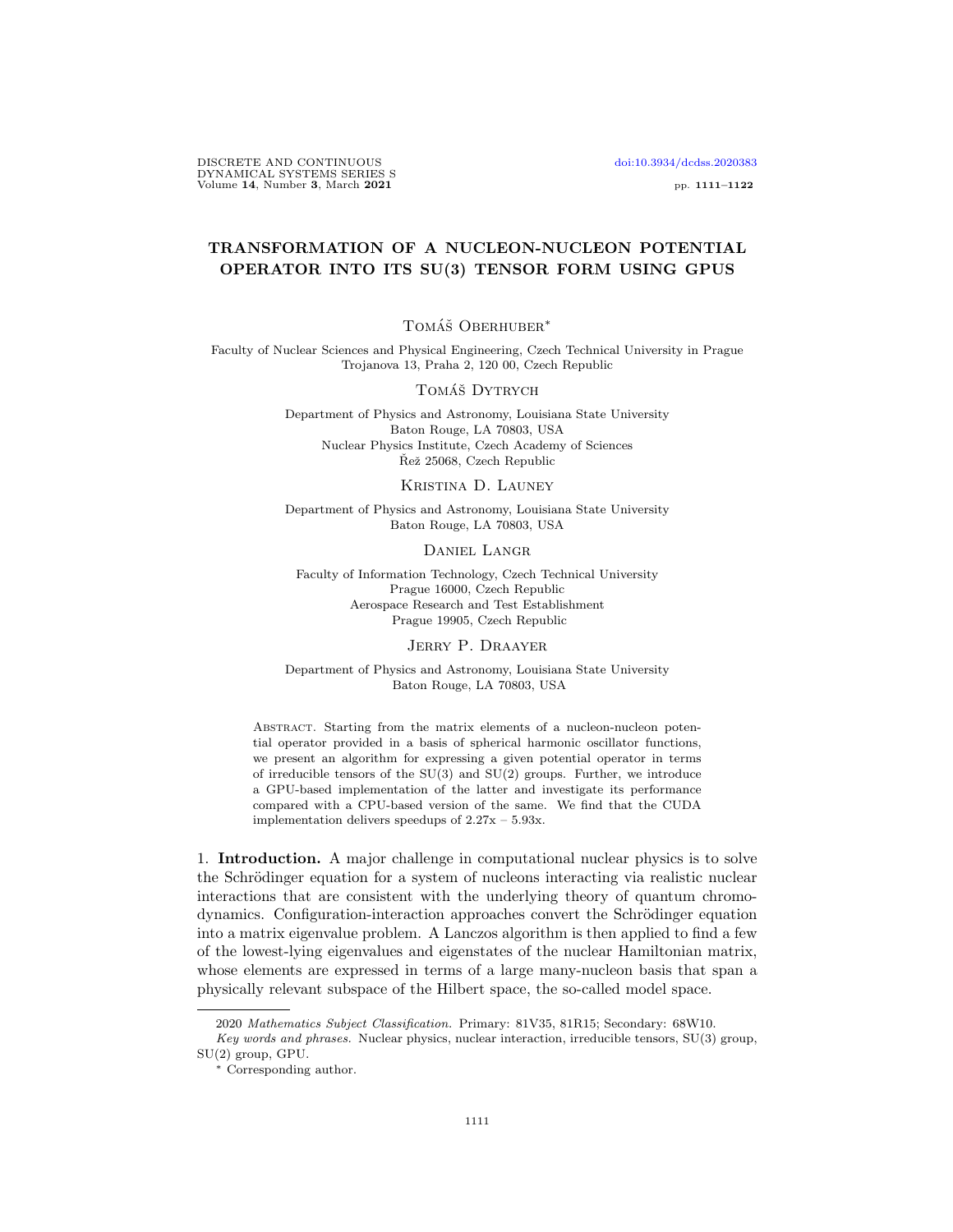The symmetry-adapted no-core shell model [\[2,](#page-12-0) [3\]](#page-12-1) (SA-NCSM) is a configurationinteraction approach that employs group-theoretical methods based on the SU(3) and  $SU<sub>S</sub>(2)$  symmetry groups (the subscript S denotes spin, see ahead) to reorganize the model space and nuclear interactions with respect to exact and partial symmetries of nuclei. In particular, the symmetry-adapted basis states of the SA-NCSM are classified according to their transformation properties with respect to the following group reduction chain:

<span id="page-2-0"></span>
$$
SU(3) \supset SO(3) \times SU(2) \supset U(1)
$$
  

$$
SUS(2)
$$
 (1)

$$
(\lambda \mu) \quad \kappa \quad (LS) \qquad J \qquad M_J
$$

Note that the bottom line in  $(1)$  displays quantum numbers associated with a given symmetry group. Namely, a generic irreducible representation (irrep) of the SU(3) group is labeled by a pair of non-negative integers  $(\lambda \mu)$ . The total orbital angular momentum L, associated with the  $SO(3)$  subgroup of  $SU(3)$ , is a good quantum number in this scheme. In addition, by coupling the orbital angular momentum  $L$  to the complementary spin degree of freedom  $S$ , associated with the  $SU<sub>S</sub>(2)$  group, one can achieve a classification scheme with good total angular momentum  $J = L + S$ . The label  $M_J$  is the projection of J along the z-axis. The multiplicity label  $\kappa$  reflects the fact that multiple occurrences of L are possible within the  $(\lambda \mu)$  irrep of SU(3). For a given  $(\lambda \mu)$  and L (all non-negative integers), the multiplicity index  $\kappa$  runs from 1 to kmax $(\lambda, \mu, L)$  given by

$$
\operatorname{kmax}(\lambda, \mu, L) = \max\left(0, \left[\frac{\lambda + \mu + 2 - L}{2}\right]\right) - \max\left(0, \left[\frac{\lambda + 1 - L}{2}\right]\right) - \max\left(0, \left[\frac{\mu + 1 - L}{2}\right]\right)
$$
\n(2)

with  $\left[\ldots\right]$  denoting the largest integer.

The essential input for the SA-NCSM calculation, which is unique to this theoretical framework, is a nucleon-nucleon potential operator  $\dot{V}$  expanded in terms of  $SU(3)$  and  $SU<sub>S</sub>(2)$  irreducible tensors. Finding this expansion is a computationally intensive task. The main goal of this article is to introduce a GPU-based implementation of this task.

2. Expansion formula. The essential input for the SA-NCSM approach is a nucleon-nucleon potential operator  $\hat{V}$  expressed in terms of  $SU(3)$  and  $SU<sub>S</sub>(2)$  irreducible tensors that are formed from the harmonic oscillator (HO) annihilation and creation operators,

$$
\hat{V} = \frac{1}{4} \sum_{n_a n_b} \sum_{(\lambda_f \mu_f)} \sum_{(\lambda_0 \mu_0)}
$$
\n
$$
\sum_{n_c n_d} (\lambda_i \mu_i)
$$
\n
$$
\sum_{S_f S_i S_0} C(n_a, n_b, (\lambda_f \mu_f), n_c, n_d, (\lambda_i \mu_i), (\lambda_0 \mu_0), S_f, S_i, S_0, \kappa_0, \rho_0)
$$
\n
$$
S_f S_i S_0
$$
\n
$$
\kappa_0 \rho_0
$$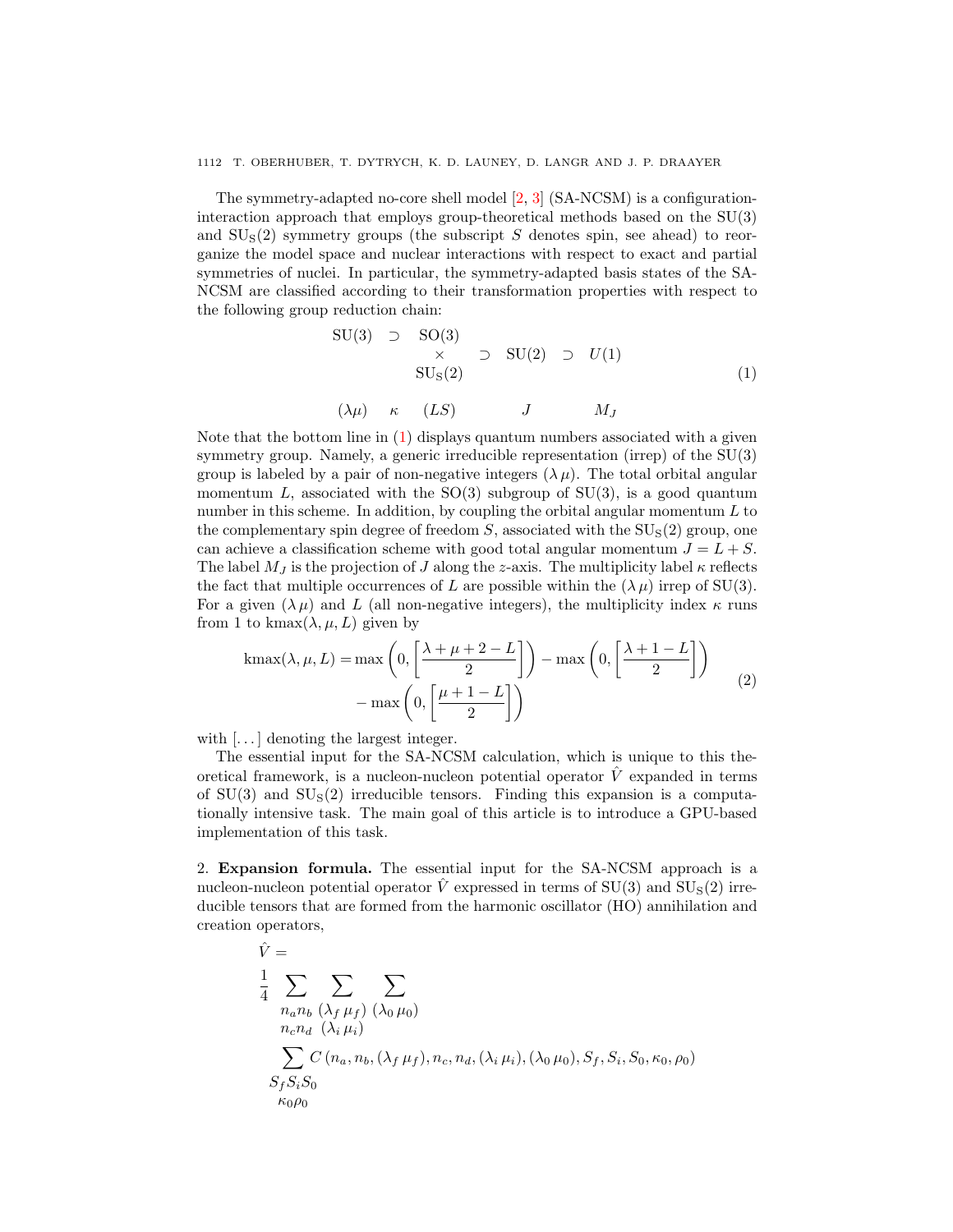TRANSFORMATION OF N.-N. POTENTIAL OPERATOR INTO SU(3) 1113

<span id="page-3-0"></span>
$$
\left[\left[a_{\frac{1}{2}}^{\dagger(n_a,0)} \times a_{\frac{1}{2}}^{\dagger(n_b,0)}\right]_{S_f}^{(\lambda_f,\mu_f)} \times \left[\tilde{a}_{\frac{1}{2}}^{(0,n_d)} \times \tilde{a}_{\frac{1}{2}}^{(0,n_c)}\right]_{S_i}^{(\lambda_i,\mu_i)}\right]_{\kappa_0(L_0=S_0)J_0=0M_0=0}^{\rho_0(\lambda_0,\mu_0)}.\tag{3}
$$

Here  $a_1^{\dagger(n\,0)}$ represents an irreducible tensor labeled by  $(n\,0)$  and  $\frac{1}{2}$  tensor characters with respect to the  $SU(3)$  and  $SU<sub>S</sub>(2)$  groups. Components of this tensor are fermion creation operators acting in the HO shell *n*. Similarly,  $\tilde{a}_{\frac{1}{2}}^{(0n)}$ denotes an irreducible tensor whose components are related to fermion annihilation operators in HO shell n [\[5\]](#page-12-2). The symbol  $\times$  signifies SU(3) and SU(2) tensorial coupling. The square brackets  $[\dots]$  denote SU(3) and SU(2) irreducible tensor operators [\[5\]](#page-12-2). The irreducible tensor operators are labeled by  $(\lambda_f \mu_f)$ ,  $(\lambda_i \mu_i)$ , and  $(\lambda_0 \mu_0)$  quantum numbers given by the computationally inexpensive  $SU(3)$  coupling rules  $[6]$ , which determine the decomposition of the Kronecker product of two SU(3) irreps in a direct sum of SU(3) irreps,

<span id="page-3-1"></span>
$$
(n_a 0) \times (n_b 0) = \sum_{\oplus} (\lambda_f \mu_f) \tag{4}
$$

$$
(0 n_d) \times (0 n_c) = \sum_{\oplus} (\lambda_i \mu_i) \tag{5}
$$

$$
(\lambda_f \,\mu_f) \times (\lambda_i \,\mu_i) = \sum_{\oplus} (\lambda_0 \,\mu_0). \tag{6}
$$

The symbol  $\rho_0$  in [\(3\)](#page-3-0) denotes a multiplicity label needed to distinguish between multiple occurrences of a  $(\lambda_0 \mu_0)$  irrep in the Kronecker product  $(\lambda_f \mu_f) \times (\lambda_i \mu_i)$ . Irreps  $(\lambda_i \mu_i)$  and  $(\lambda_f \mu_f)$  in the Kronecker products [\(4\)](#page-3-1) and [\(5\)](#page-3-1) are always unique and no labels  $\rho$  are needed. The irreducible tensors in the expansion [\(3\)](#page-3-0) are also labeled by the spin quantum numbers  $S_f$ ,  $S_i$ ,  $S_0$ . For a two-body operator, they can take the following values  $(S_f, S_i, S_0) \in \{(0, 0, 0), (0, 1, 1), (1, 0, 1), (1, 1, 0), (1, 1, 1), (1, 1, 2)\}.$ 

Each term in the expansion [\(3\)](#page-3-0) contains an irreducible tensor component multiplied by its strength (a real number) that can be computed as

<span id="page-3-2"></span>
$$
C (n_a, n_b, (\lambda_f \mu_f), n_c, n_d, (\lambda_i \mu_i), (\lambda_0 \mu_0), S_f, S_i, S_0, \kappa_0, \rho_0)
$$
  
=  $(-1)^{S_f+S_0} \sqrt{(2S_i+1)(2S_f+1)(2S_0+1)}$   

$$
\sum_{l_a j_a l_b j_b} \langle n_a l_a j_a, n_b l_b j_b; J || \hat{V} || n_c l_c j_c, n_d l_d j_d; J \rangle
$$
  

$$
l_d j_d l_c j_c
$$
  

$$
J
$$
  
 $(-1)^{n_d+n_c-j_d-j_c} \sqrt{2J+1} \sqrt{\frac{(2j_a+1)(2j_b+1)}{(\delta_{n_a n_b} \delta_{j_a j_b} \delta_{l_a l_b} \delta_{l_a t_b} + 1)}} \sqrt{\frac{(2j_c+1)(2j_d+1)}{(\delta_{n_c n_d} \delta_{j_c j_d} \delta_{l_c l_d} \delta_{t_c t_d} + 1)}}$   

$$
\sum_{L_i L_f} (-1)^{L_i} \sqrt{(2L_i+1)(2L_f+1)} \begin{cases} l_a & l_b & L_f \\ \frac{1}{2} & \frac{1}{2} & S_f \\ \frac{1}{2} & \frac{1}{2} & S_f \\ \frac{1}{2} & \frac{1}{2} & S_i \\ \frac{1}{2} & \frac{1}{2} & S_i \\ \frac{1}{2} & \frac{1}{2} & S_i \\ \frac{1}{2} & \frac{1}{2} & S_i \\ \frac{1}{2} & \frac{1}{2} & S_i \\ \frac{1}{2} & \frac{1}{2} & S_i \\ \frac{1}{2} & \frac{1}{2} & S_i \\ \frac{1}{2} & \frac{1}{2} & S_i \\ \frac{1}{2} & \frac{1}{2} & S_i \\ \frac{1}{2} & \frac{1}{2} & S_i \\ \frac{1}{2} & \frac{1}{2} & S_i \\ \frac{1}{2} & \frac{1}{2} & S_i \\ \frac{1}{2} & \frac{1}{2} & S_i \\ \frac{1}{2} & \frac{1}{2} & S_i \\ \frac{1}{2} & \frac{1}{2} & S_i \\ \frac{1}{2} & \frac{1}{2} & S_i \\ \frac{1}{2} & \frac{1}{2} & S_i \\ \frac{1}{2} & \frac{1}{2} & S_i \\ \frac{
$$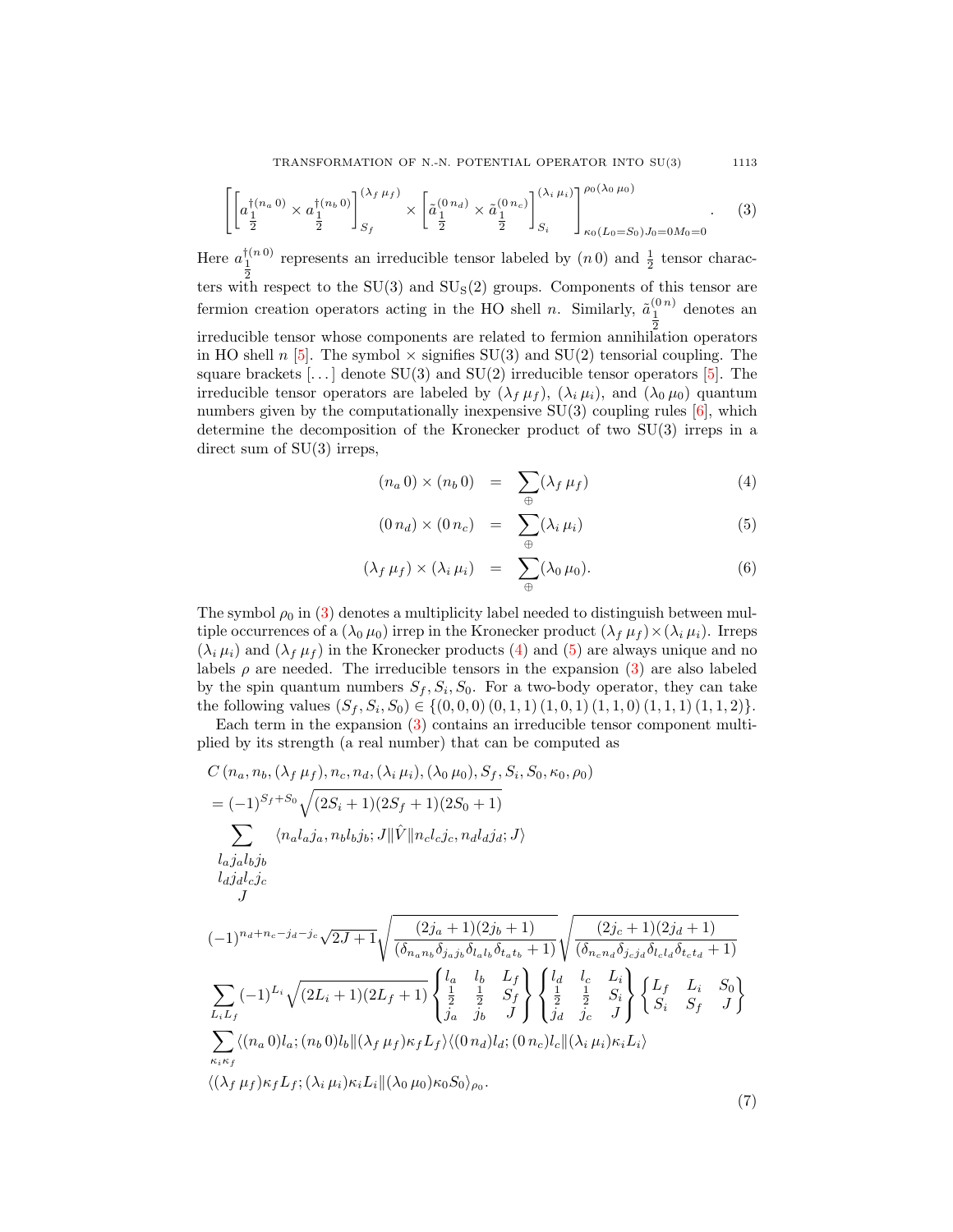It is important to note that the input data for this calculation are provided in form of the matrix elements (real numbers) of a nuclear potential operator  $\hat{V}$  in twonucleon J-coupled HO basis,  $\langle n_a l_a j_a, n_b l_b j_b; J || \hat{V} || n_c l_c j_c, n_d l_d j_d; J \rangle$ . The Kronecker delta  $\delta_{t_a t_b}$  and  $\delta_{t_c t_d}$  are equal to one for proton-proton and neutron-neutron matrix elements, and vanish for proton-neutron matrix elements. The factors in brackets are the Wigner  $9j$  and  $6j$  coefficients (real numbers). In the CPU version of the code, we adopt the WIGXJPF library [\[4\]](#page-12-4) for their accurate evaluation. The doublebarred factors, denoted by symbol  $\langle -; -| - \rangle$ , are SU(3)⊃SO(3) Wigner coefficients (real numbers) that are computed by optimized numerical subroutines [\[1\]](#page-12-5). Computing coupling coefficients on-the-fly is computationally expensive. To improve the algorithm performance, we store coefficients in fast lookup data structures (map from STL library).

3. Algorithm. As indicated by the summation order in relation [\(3\)](#page-3-0), we iterate over combinations of HO shell numbers,  $n_a$ ,  $n_b$ ,  $n_c$ ,  $n_d$  (line 2 in Algorithm [1\)](#page-4-0). For each combination, we apply SU(3) coupling rules to find direct sum decompositions  $\sum_{\oplus} (\lambda_f \mu_f)$  and  $\sum_{\oplus} (\lambda_i \mu_i)$  (lines 3 and 4). Next, we iterate over SU(3) irreps in each decomposition (line 5 and line 7) and obtain the required SU(3) Wigner coefficients  $W^f_{\alpha}$  $\mathcal{H}^f_{(n_a,n_b,\lambda_f,\mu_f)}$  and  $W^i_{(n_d,n_c,\lambda_i,\mu_i)}$  (lines 6 and 8)

$$
\langle (n_a 0)l_a; (n_b 0)l_b \Vert (\lambda_f \mu_f) \kappa_f L_f \rangle \tag{8}
$$

$$
\langle (0 n_d) l_d; (0 n_c) l_c \| (\lambda_i \mu_i) \kappa_i L_i \rangle. \tag{9}
$$

Consequently, we apply SU(3) coupling rules for the Kronecker product  $(\lambda_f \mu_f) \times$  $(\lambda_i \mu_i)$  to obtain a direct sum decomposition  $\sum_{\oplus} (\lambda_0 \mu_0)$  (line 9). For each irrep  $(\lambda_0 \mu_0)$ , we calculate the multiplicity  $\rho_0^{\max}$  (line 11) and obtain SU(3) Wigner coefficients  $W^0_{(\lambda_f,\mu_f,\lambda_i,\mu_i,\lambda_0,\mu_0)}$  (line 12)

$$
\langle (\lambda_f \mu_f) \kappa_f L_f; (\lambda_i \mu_i) \kappa_i L_i \| (\lambda_0 \mu_0) \kappa_0 L_0 \rangle_{\rho_0}.
$$
 (10)

<span id="page-4-0"></span>

| <b>Algorithm 1:</b> Determination of irreducible tensors                                                                                                                                        |  |  |  |  |  |  |
|-------------------------------------------------------------------------------------------------------------------------------------------------------------------------------------------------|--|--|--|--|--|--|
| 1 transformInteractionToSU3Tensors( $inputData$ )                                                                                                                                               |  |  |  |  |  |  |
| for each $(n_a, n_b, n_c, n_d) \in inputData$ do<br>$\mathbf{2}$                                                                                                                                |  |  |  |  |  |  |
| $(n_a 0) \times (n_b 0) \rightarrow \sum_{\oplus} (\lambda_f \mu_f)$<br>3                                                                                                                       |  |  |  |  |  |  |
| $(0 n_d) \times (0 n_c) \rightarrow \sum_{\oplus} (\lambda_i \mu_i)$<br>$\overline{\mathbf{4}}$                                                                                                 |  |  |  |  |  |  |
| for each $(\lambda_f \mu_f) \in \sum_{\phi} (\lambda_f \mu_f)$ do<br>5                                                                                                                          |  |  |  |  |  |  |
| obtain $\langle (n_a 0) l_a; (n_b 0) l_b   (\lambda_f \mu_f) \kappa_f L_f \rangle \equiv W^f_{(n_a, n_b, \lambda_f, \mu_f)}$<br>6                                                               |  |  |  |  |  |  |
| for each $(\lambda_i \mu_i) \in \sum_{\oplus} (\lambda_i \mu_i)$ do<br>$\overline{\mathbf{7}}$                                                                                                  |  |  |  |  |  |  |
| obtain $\langle (0 n_d) l_d; (0 n_c) l_c    (\lambda_i \mu_i) \kappa_i L_i \rangle \equiv W^i_{(n_d, n_c, \lambda_i, \mu_i)}$<br>8                                                              |  |  |  |  |  |  |
| $(\lambda_f \mu_f) \times (\lambda_i \mu_i) \rightarrow \sum_{\oplus} (\lambda_0 \mu_0)$<br>9                                                                                                   |  |  |  |  |  |  |
| for each $(\lambda_0 \mu_0) \in \sum_{\oplus} (\lambda_0 \mu_0)$ do<br>10                                                                                                                       |  |  |  |  |  |  |
| compute $\rho_0^{\max}$ for SU(3) coupling $(\lambda_f \mu_f) \times (\lambda_i \mu_i) \rightarrow (\lambda_0 \mu_0)$<br>11                                                                     |  |  |  |  |  |  |
| obtain<br>12                                                                                                                                                                                    |  |  |  |  |  |  |
| $\langle (\lambda_f \mu_f) \kappa_f L_f; (\lambda_i \mu_i) \kappa_i L_i    (\lambda_0 \mu_0) \kappa_0 L_0 \rangle_{\rho_0} \equiv W^0_{(\lambda_f, \mu_f, \lambda_i, \mu_i, \lambda_0, \mu_0)}$ |  |  |  |  |  |  |
| $C(n_a, n_b, (\lambda_f \mu_f), n_c, n_d, (\lambda_i \mu_i), (\lambda_0 \mu_0), \dots) \leftarrow$<br>13                                                                                        |  |  |  |  |  |  |
| tensorStrengthCoeffs $(n_a, n_b, n_c, n_d, inputData, W^f_{(.)}, W^i_{(.)}, W^0_{(.)}, \rho^{max}_0)$                                                                                           |  |  |  |  |  |  |
| end<br>14                                                                                                                                                                                       |  |  |  |  |  |  |
| end<br>15                                                                                                                                                                                       |  |  |  |  |  |  |
| end<br>16                                                                                                                                                                                       |  |  |  |  |  |  |
| 17 end                                                                                                                                                                                          |  |  |  |  |  |  |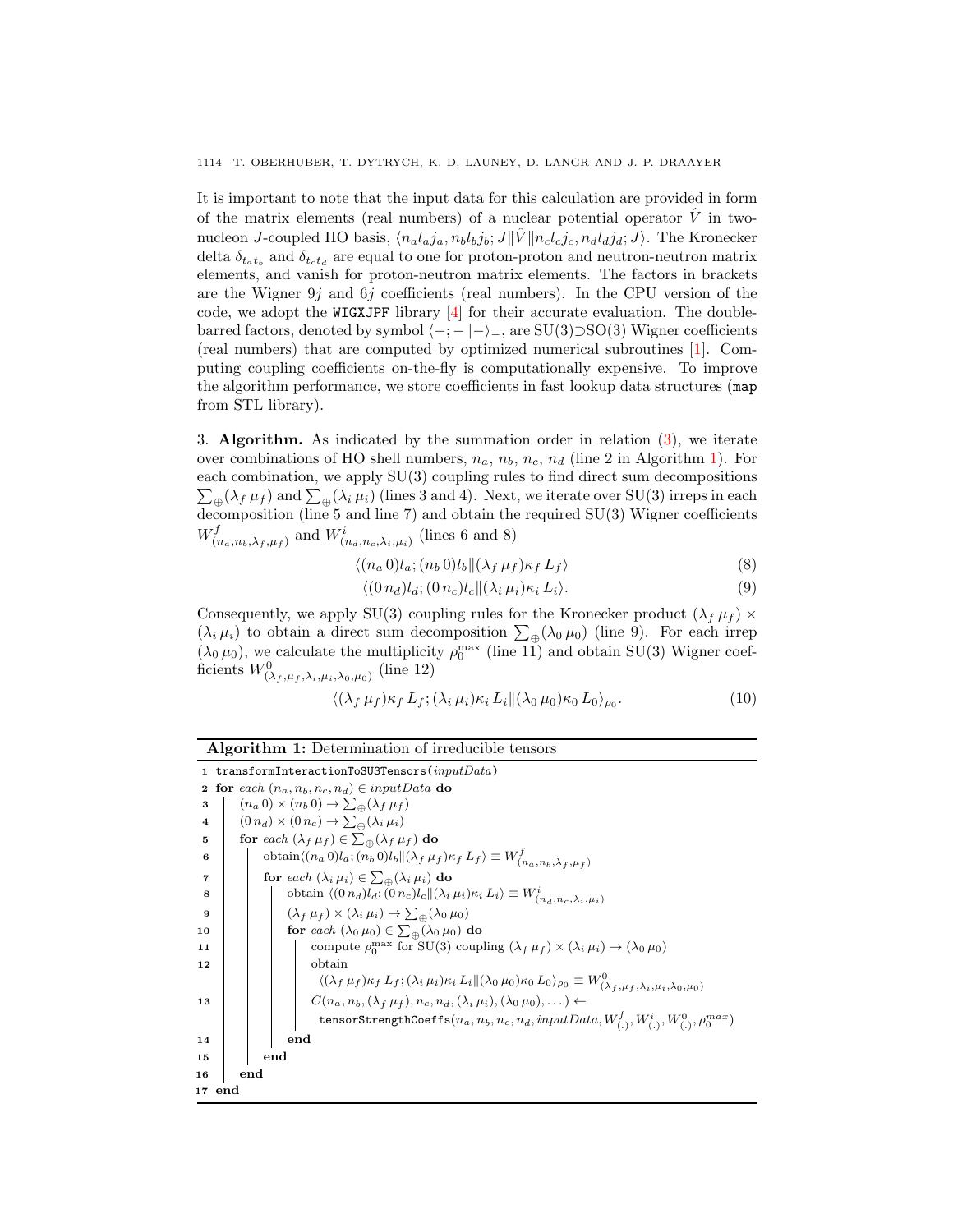The SU(3) Wigner coefficients are utilized in the last step (line 13), where tensor strengths

$$
C(n_a, n_b, (\lambda_f \mu_f), n_c, n_d, (\lambda_i \mu_i), (\lambda_0 \mu_0), S_f, S_i, S_0, \kappa_0, \rho_0)
$$

are computed using relation [\(7\)](#page-3-2) for all six allowed spin combinations,  $S_f$ ,  $S_i$ ,  $S_0$ , as well as multiplicities  $\kappa_0$  and  $\rho_0$ . For details see the Algorithm [2.](#page-5-0) Note that the first sum in [\(7\)](#page-3-2) corresponds to the iteration over all two-body matrix elements with the given combination  $n_a, n_b, n_c, n_d$  of HO shell numbers (see line 3 in the Algorithm [2\)](#page-5-0).

| Algorithm 2: Computation of the tensor strength coefficients. |  |  |  |  |
|---------------------------------------------------------------|--|--|--|--|
|                                                               |  |  |  |  |

|                         |                             |                                                                 | 1 tensorStrengthCoeffs $(n_a, n_b, n_c, n_d, input Data, W_f, W_i, W_0, \rho_0^{max})$                                                                                                    |  |  |  |  |  |
|-------------------------|-----------------------------|-----------------------------------------------------------------|-------------------------------------------------------------------------------------------------------------------------------------------------------------------------------------------|--|--|--|--|--|
|                         | $2 \; results \leftarrow 0$ |                                                                 |                                                                                                                                                                                           |  |  |  |  |  |
|                         |                             |                                                                 | 3 for each $V^{n_a n_b n_c n_d}_{l_a j_a l_b j_b l_c j_c l_d j_d J} \in inputData(n_a, n_b, n_c, n_d)$ do<br>4   for each $(S_f, S_i, S_0)$ do                                            |  |  |  |  |  |
|                         |                             |                                                                 |                                                                                                                                                                                           |  |  |  |  |  |
| 5                       |                             | $\kappa_0^{\max} \leftarrow \text{kmax}(\lambda_0, \mu_0, S_0)$ |                                                                                                                                                                                           |  |  |  |  |  |
| 6                       |                             | for each $L_f =  l_a - l_b  \dots l_a + l_b$ do                 |                                                                                                                                                                                           |  |  |  |  |  |
| $\overline{\mathbf{7}}$ |                             |                                                                 | $C_f = \begin{Bmatrix} l_a & l_b & L_f \\ \frac{1}{2} & \frac{1}{2} & S_f \\ \frac{1}{2} & \frac{1}{2} & I \end{Bmatrix}$                                                                 |  |  |  |  |  |
| 8                       |                             |                                                                 | $\kappa_f^{\max} \leftarrow \text{kmax}(\lambda_f, \mu_f, L_f)$                                                                                                                           |  |  |  |  |  |
| 9                       |                             |                                                                 | for each $L_i =  l_c - l_d  \dots l_c + l_d$ do                                                                                                                                           |  |  |  |  |  |
| 10                      |                             |                                                                 | $C_i = \begin{cases} l_d & l_c & L_i \\ \frac{1}{2} & \frac{1}{2} & S_i \\ \frac{1}{2} & \frac{1}{2} & J \end{cases} \begin{cases} L_f & L_i & S_0 \\ S_i & S_f & J \end{cases}$          |  |  |  |  |  |
| 11                      |                             |                                                                 | $\kappa_i^{\max} \leftarrow \text{kmax}(\lambda_i, \mu_i, L_i)$                                                                                                                           |  |  |  |  |  |
| 12                      |                             |                                                                 | for each $\kappa_0 = 1, \ldots, \kappa_0^{\max}$ do                                                                                                                                       |  |  |  |  |  |
| 13                      |                             |                                                                 | for each $\rho_0 = 1, \ldots, \rho_0^{\max}$ do                                                                                                                                           |  |  |  |  |  |
| 14                      |                             |                                                                 |                                                                                                                                                                                           |  |  |  |  |  |
|                         |                             |                                                                 | $results(S_f, S_i, S_0, \kappa_0, \rho_0)$ + = $results(S_f, S_i, S_0, \kappa_0, \rho_0)$ +                                                                                               |  |  |  |  |  |
|                         |                             |                                                                 | $V^{n_{a}n_{b}n_{c}n_{d}}_{l_{a}j_{a}l_{b}j_{b}l_{c}j_{c}l_{d}j_{d}J}C_{f}C_{i}$                                                                                                          |  |  |  |  |  |
|                         |                             |                                                                 | $(-1)^{S_f+S_0+L_i}\sqrt{(2S_i+1)(2S_f+1)(2S_0+1)(2L_i+1)(2L_f+1)}$                                                                                                                       |  |  |  |  |  |
|                         |                             |                                                                 | $\kappa_i^{\max} \kappa_f^{\max}$<br>$\sum_{\kappa_i=1}^i \sum_{\kappa_f=1}^j W^f_{(n_a,n_b,\lambda_f,\mu_f)}(l_a,l_b,\kappa_f,L_f)W^i_{(n_d,n_c,\lambda_i,\mu_i)}(l_d,l_c,\kappa_i,L_i)$ |  |  |  |  |  |
|                         |                             |                                                                 | $W^0_{(\lambda_f, \mu_f, \lambda_i, \mu_i, \lambda_0, \mu_0)}(\kappa_f, L_f, \kappa_i, L_i, \kappa_0, S_0, \rho_0)$                                                                       |  |  |  |  |  |
| 15                      |                             |                                                                 | end                                                                                                                                                                                       |  |  |  |  |  |
| 16                      |                             |                                                                 | end                                                                                                                                                                                       |  |  |  |  |  |
| 17                      |                             |                                                                 | end                                                                                                                                                                                       |  |  |  |  |  |
| 18                      |                             | end                                                             |                                                                                                                                                                                           |  |  |  |  |  |
| 19                      |                             | end                                                             |                                                                                                                                                                                           |  |  |  |  |  |
|                         | $_{20}\,$ end               |                                                                 |                                                                                                                                                                                           |  |  |  |  |  |

<span id="page-5-0"></span>4. Implementation on GPUs. As there is currently no GPU-based code for calculating the required SU(3) Wigner coefficients, these and all additional input required by Algorithm [2](#page-5-0) are determined using a CPU-based architecture.

Our first attempt to perform the Algorithm [2](#page-5-0) on GPU was only parallelization of the loop over matrix elements (line 3 in Algorithm [2\)](#page-5-0). In this approach, each CUDA thread stores its own private instance for resulting data and the parallel reduction across all threads was performed at the end of the calculation.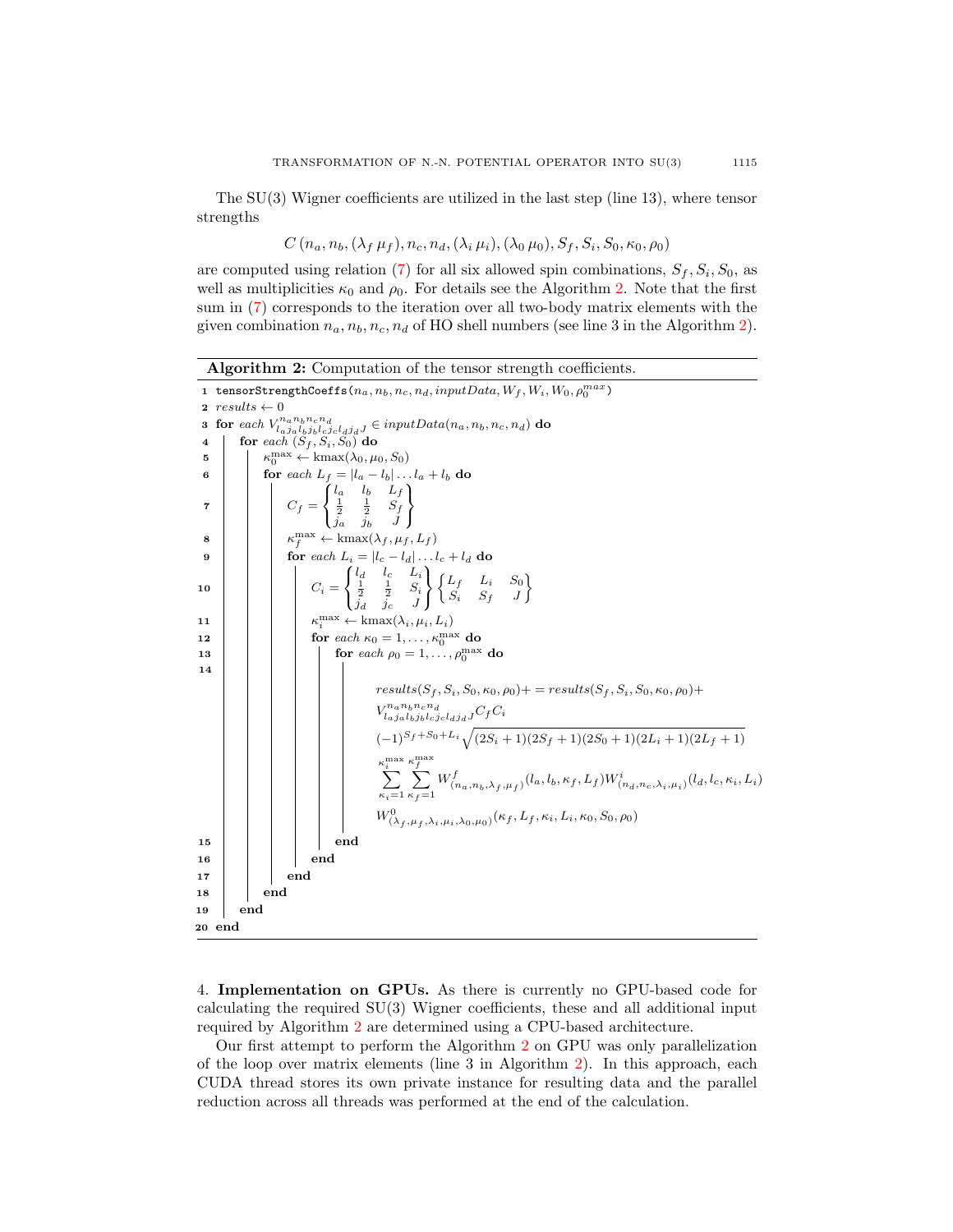Unfortunately, such an approach does not provide enough parallelism to sustain a reasonable occupancy of the GPU. To overcome this we process all irreducible tensors at the same time. For this purpose, we first generate for given HO shell numbers  $n_a, n_b, n_c, n_d$  a complete set of all possible SU(3) quantum numbers of irreducible tensors, denoted as  $\{(\lambda_f \mu_f)(\lambda_i \mu_i)(\lambda_0 \mu_0)\}\$ , we also compute the required SU(3) coupling coefficients and store both in a buffer that is optimized for efficient transfer of data from CPU to GPU. In the next subsection we describe it in details.

4.1. Irreducible tensors triplets buffers. We preallocate arrays long enough on both CPU and GPU. During the computations on the CPU we treat the array on CPU like stacks while keeping pointers to particular data records. The data layout is depicted on Figure [1.](#page-6-0)

| Record Idx.    | Wigner coefficients                                                                        | Irreps                              |
|----------------|--------------------------------------------------------------------------------------------|-------------------------------------|
| 1              | $W^f(n_a, n_b, \lambda_f^1, \mu_f^1)$                                                      | $(\overline{\lambda}_f^1, \mu_f^1)$ |
| $\overline{2}$ | $W^{i}(n_c, n_d, \lambda_i^1, \mu_i^1)$                                                    | $(\lambda_i^1, \mu_i^1)$            |
| 3              | $W^0(\lambda_f^1, \mu_f^1, \lambda_i^1, \mu_i^1, \lambda_0^1, \mu_0^1)$                    | $(\lambda_0^1, \mu_0^1)$            |
| 4              | $W^0(\lambda_f^1, \mu_f^1, \lambda_i^1, \mu_i^1, \lambda_0^2, \mu_0^2)$                    | $(\lambda_0^2, \mu_0^2)$            |
|                |                                                                                            |                                     |
| $i_1$          | $W^0(\lambda_f^1, \mu_f^1, \lambda_i^1, \mu_i^1, \lambda_0^{N_0}, \mu_0^{N_0})$            | $(\lambda_0^{N_0},\mu_0^{N_0})$     |
| $i_1+1$        | $W^{i}(n_c, n_d, \lambda_i^2, \mu_i^2)$                                                    | $(\lambda_i^2, \mu_i^2)$            |
| $i_1+2$        | $W^0(\lambda_f^1, \mu_f^1, \lambda_i^2, \mu_i^2, \lambda_0^1, \mu_0^1)$                    | $(\lambda_0^1, \mu_0^1)$            |
| $i_1+3$        | $W^0(\lambda_f^1, \mu_f^1, \lambda_i^2, \mu_i^2, \lambda_0^2, \mu_0^2)$                    | $(\lambda_0^2, \mu_0^2)$            |
|                |                                                                                            |                                     |
| $i_2$          | $W^0(\lambda_f^1, \mu_f^1, \lambda_i^2, \mu_i^2, \lambda_0^{N_0}, \mu_0^{N_0})$            | $(\lambda_0^{N_0},\mu_0^{N_0})$     |
|                |                                                                                            |                                     |
| $i_3$          | $W^{i}(n_c, n_d, \lambda_i^{N_i}, \mu_i^{N_i})$                                            | $(\lambda_i^{N_i}, \mu_i^{N_i})$    |
| $i_3 + 1$      | $W^0(\lambda_f^1,\mu_f^1,\lambda_i^{N_i},\mu_i^{N_i},\lambda_0^1,\mu_0^1)$                 | $(\lambda_0^1, \mu_0^1)$            |
| $i_3 + 2$      | $W^0(\lambda_f^1, \mu_f^1, \lambda_i^{N_i}, \mu_i^{N_i}, \lambda_0^2, \mu_0^2)$            | $(\lambda_0^2, \mu_0^2)$            |
|                |                                                                                            |                                     |
| $i_4$          | $W^0(\lambda_f^1, \mu_f^1, \lambda_i^{N_i}, \mu_i^{N_i}, \lambda_0^{N_0}, \mu_0^{N_0})$    | $(\lambda_0^{N_0}, \mu_0^{N_0})$    |
| $i_4+1$        | $W^f(n_a, n_b, \lambda_f^2, \mu_f^2)$                                                      | $(\lambda_f^2, \mu_f^2)$            |
| $i_4+2$        | $W^{i}(n_c, n_d, \lambda_i^1, \mu_i^1)$                                                    | $(\lambda_i^1, \mu_i^1)$            |
| $i_4+3$        | $W^0(\lambda_f^2, \mu_f^2, \lambda_i^1, \mu_i^1, \lambda_0^1, \mu_0^1)$                    | $(\lambda_0^1, \mu_0^1)$            |
|                |                                                                                            |                                     |
| $i_{max}$      | $W^0(\lambda_f^{N_f},\mu_f^{N_f},\lambda_i^{N_i},\mu_i^{N_i},\lambda_0^{N_0},\mu_0^{N_0})$ | $(\lambda_0^{N_0},\mu_0^{N_0})$     |

<span id="page-6-0"></span>Figure 1. Data layout of buffer used for transfer of the Wigner coupling coefficients and quantum numbers of irreducible tensors computed on CPU to GPU.

Superscripts  $N_f$ ,  $N_i$  and  $N_0$  denote number of irreps  $\sum_{\oplus} (\lambda_f \mu_f)$ ,  $\sum_{\oplus} (\lambda_i \mu_i)$  and  $\sum_{\oplus} (\lambda_0 \mu_0)$  respectively. Each record has different size which is stored within the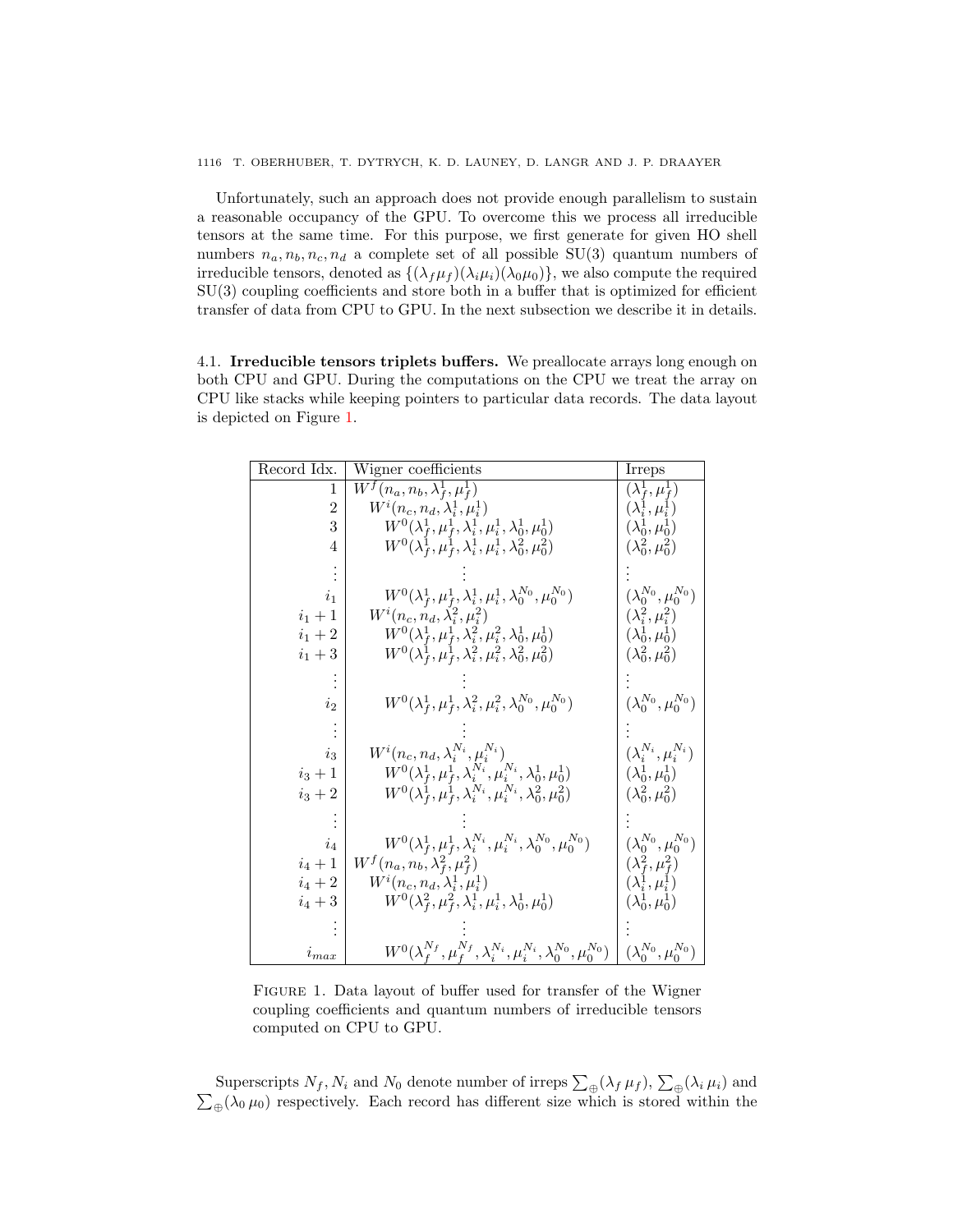records. When all necessary quantum numbers and Wigner coefficients are computed the buffer is transferred on the GPU. This way, all data representing all irreducible tensors are transferred on GPU at once and not one-by-one. The buffered modification of the Algorithm [1](#page-4-0) is Algorithm [3.](#page-7-0)

Algorithm 3: Buffered determination of irreducible tensors

|             | 1 transformInteractionToSU3TensorsWithBuffer( $inputData$ )                                                                               |  |  |  |  |  |  |
|-------------|-------------------------------------------------------------------------------------------------------------------------------------------|--|--|--|--|--|--|
| $\mathbf 2$ | for each $(n_a, n_b, n_c, n_d) \in inputData$ do                                                                                          |  |  |  |  |  |  |
| 3           | allocate buffer $B_W$ for Wigner coefficients and quantum numbers                                                                         |  |  |  |  |  |  |
| 4           | allocate buffer $B_{ref}$ for tuples of references into $B_W$                                                                             |  |  |  |  |  |  |
| 5           | $recordIdx := 1$                                                                                                                          |  |  |  |  |  |  |
| 6           | $(n_a 0) \times (n_b 0) \rightarrow \sum_{\oplus} (\lambda_f \mu_f)$                                                                      |  |  |  |  |  |  |
| 7           | $(0 n_d) \times (0 n_c) \rightarrow \sum_{\alpha} (\lambda_i \mu_i)$                                                                      |  |  |  |  |  |  |
| 8           | for each $(\lambda_f \mu_f) \in \sum_{\oplus} (\lambda_f \mu_f)$ do                                                                       |  |  |  |  |  |  |
| 9           | obtain $\langle (n_a 0) l_a; (n_b 0) l_b \Vert (\lambda_f \mu_f) \kappa_f L_f \rangle \equiv W^f_{(n_a, n_b, \lambda_f, \mu_f)}$          |  |  |  |  |  |  |
| 10          | $B_W \leftarrow \left( (\lambda_f, \mu_f), W^f_{(n_a, n_b, \lambda_f, \mu_f)} \right)$                                                    |  |  |  |  |  |  |
| 11          | $W_{idx}^f := recordIdx$                                                                                                                  |  |  |  |  |  |  |
| 12          | $recordIdx + +$                                                                                                                           |  |  |  |  |  |  |
| 13          | for each $(\lambda_i \mu_i) \in \sum_{\oplus} (\lambda_i \mu_i)$ do                                                                       |  |  |  |  |  |  |
| 14          | obtain $\langle (0 n_d) l_d; (\tilde{0} n_c) l_c    (\lambda_i \mu_i) \kappa_i L_i \rangle \equiv W^i_{(n_d, n_c, \lambda_i, \mu_i)}$     |  |  |  |  |  |  |
| 15          | $B_W \leftarrow \left( (\lambda_i, \mu_i), W^i_{(n_a, n_b, \lambda_i, \mu_i)} \right)$                                                    |  |  |  |  |  |  |
| 16          | $W_{idx}^i := recordIdx$                                                                                                                  |  |  |  |  |  |  |
| 17          | $recordIdx + +$                                                                                                                           |  |  |  |  |  |  |
| 18          | $(\lambda_f \mu_f) \times (\lambda_i \mu_i) \rightarrow \sum_{\oplus} (\lambda_0 \mu_0)$                                                  |  |  |  |  |  |  |
| 19          | for each $(\lambda_0 \mu_0) \in \sum_{\oplus} (\lambda_0 \mu_0)$ do                                                                       |  |  |  |  |  |  |
| 20          | compute $\rho_0^{\max}$ for $SU(3)$ coupling $(\lambda_f \mu_f) \times (\lambda_i \mu_i) \rightarrow (\lambda_0 \mu_0)$                   |  |  |  |  |  |  |
| 21          | obtain $\langle (\lambda_f \mu_f) \kappa_f L_f; (\lambda_i \mu_i) \kappa_i L_i    (\lambda_0 \mu_0) \kappa_0 L_0 \rangle_{\rho_0} \equiv$ |  |  |  |  |  |  |
|             | $W^0_{(\lambda_f,\mu_f,\lambda_i,\mu_i,\lambda_0,\mu_0)}$                                                                                 |  |  |  |  |  |  |
| 22          | $\left  B_W \leftarrow \left( (\lambda_0 \,\mu_0), W^0_{(n_a,n_b,\lambda_0,\mu_0)} \right) \right $                                       |  |  |  |  |  |  |
| 23          | $W_{idx}^0 := recordIdx$                                                                                                                  |  |  |  |  |  |  |
| 24          | $recordIdx + +$                                                                                                                           |  |  |  |  |  |  |
| 25          | $B_{ref} \leftarrow (W_{idx}^f, W_{idx}^i, W_{idx}^0, \rho_0^{max})$                                                                      |  |  |  |  |  |  |
| 26          | end                                                                                                                                       |  |  |  |  |  |  |
| 27          | $_{\mathrm{end}}$                                                                                                                         |  |  |  |  |  |  |
| 28          | end                                                                                                                                       |  |  |  |  |  |  |
| 29          | transfer $B_W$ and $B_{ref}$ on GPU                                                                                                       |  |  |  |  |  |  |
| 30          | tensorStrengthCoeffsWithBuffer $(n_a, n_b, n_c, n_d, inputData, B_W, B_{ref})$                                                            |  |  |  |  |  |  |
|             | 31 end                                                                                                                                    |  |  |  |  |  |  |

<span id="page-7-0"></span>Note that on the line 25 we create triplet of references (and  $\rho_0^{max}$ ) to records holding appropriate combination

$$
((\lambda_f, \mu_f), W^f_{(n_a, n_b, \lambda_f, \mu_f)}; (\lambda_i, \mu_i), W^f_{(n_a, n_b, \lambda_i, \mu_i)}; (\lambda_0, \mu_0), W^0_{(n_a, n_b, \lambda_0, \mu_0)}, \rho_0^{max})
$$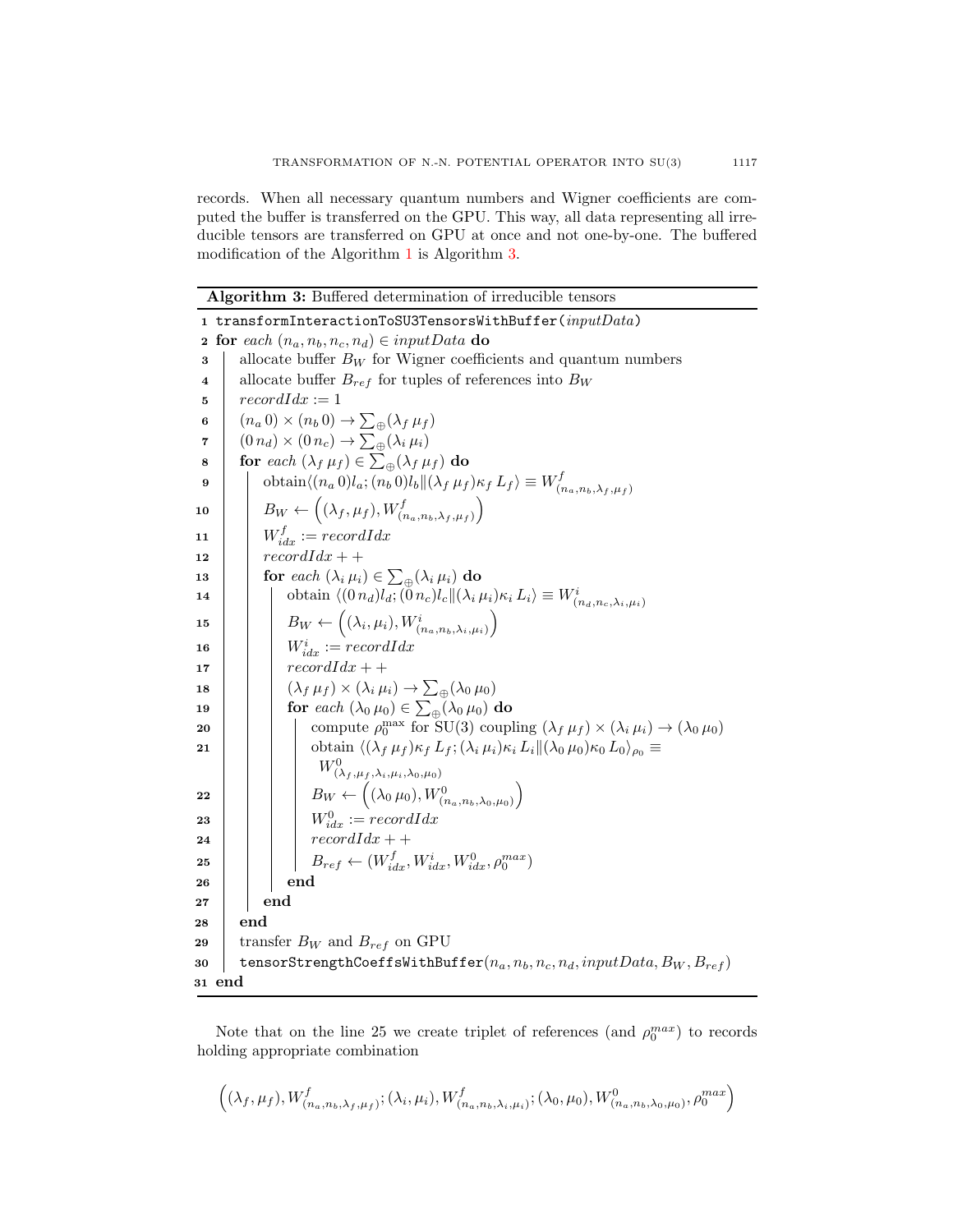which we insert into a buffer  $B_{ref}$ . Each such triplet represents one irreducible tensor as depicted on Figure [2](#page-8-0) (here we omit  $\rho_0^{max}$ ). This buffer is transferred on GPU as well. The size of results  $results(S_f, S_i, S_0, \kappa_0, \rho_0)$  computed on the line 14

| Record Idx.        | Irreducible tensors references triplets |
|--------------------|-----------------------------------------|
| 1                  | (1, 2, 3)                               |
| $\overline{2}$     | (1, 2, 4)                               |
|                    |                                         |
|                    | $j_1   (1,2,i_1)$                       |
|                    | $j_1+1$ $(1,i_1+1,i_1+2)$               |
|                    | $j_1+2$   $(1,i_1+1,i_1+3)$             |
|                    |                                         |
| $j_2$              | $(1,i_1+1,i_2)$                         |
|                    |                                         |
|                    | $j_3 \mid (1, i_3, i_3 + 1)$            |
|                    | $j_3+1$ $(1,i_3,i_3+2)$                 |
|                    |                                         |
|                    | $j_4$ $(1, i_3, i_4)$                   |
|                    | $j_4+1$ $(i_4+1,i_4+2,i_4+3)$           |
|                    |                                         |
| $_{\textit{Jmax}}$ | $(i_4+1,i_4+2,i_{max})$                 |

<span id="page-8-0"></span>FIGURE 2. Data layout of buffer holding records with triplets of references to records in buffer  $B_W$ . Each such triplet thus represents one irreducible tensor.

in Algorithm [2](#page-5-0) can change for different  $(\lambda_0 \mu_0)$  since it depends on  $\kappa_0^{max}$  and  $\rho_0^{max}$ . Therefore the results are managed in a similar way as  $B_W$ . We use preallocated array  $B_R$  and for each tensor given by  $\{(\lambda_f \mu_f)(\lambda_i \mu_i)(\lambda_0 \mu_0)\}\$  we store related  $\kappa_0$ ,  $\rho_0$ a reference to  $B_R$ . Different CUDA blocks processing the same irreducible tensor have their own copies which are reduced on CPU at the end.

4.2. Tensor strengths computation. The computation of the tensor strengths is then performed on GPU using Algorithm [4.](#page-9-0) In this algorithm, each CUDA thread (of one dimensional CUDA blocks) takes one matrix element (of given combination  $n_a, n_b, n_c, n_d$  of HO shell numbers, line 12) and one irreducible tensor (lines 13, 15, 19 and 23) and it performs summation over all combinations of quantum numbers  $\{(\lambda_f \mu_f)(\lambda_i \mu_i)(\lambda_0 \mu_0)\}\$  (lines 25–29). These combinations together with related Wigner coefficients are fetched from the buffer  $B_W$  (lines 15, 19 and 23) via  $B_{ref}$ (line 13). This leads to a much better GPU utilization as the number of CUDA threads needed is equal to the size of the  $\{(\lambda_f \mu_f)(\lambda_i \mu_i)(\lambda_0 \mu_0)\}\$  set multiplied by the number of two-body matrix elements for given values  $n_a, n_b, n_c, n_d$  of HO shells. Finaly, on the line 34, we perform parallel reduction inside CUDA blocks to sum-up contributions of all matrix elements mapped to given CUDA block. Intermediate results from particular CUDA blocks are at the end transferred on the host system to be summed-up over all matrix elements on CPU.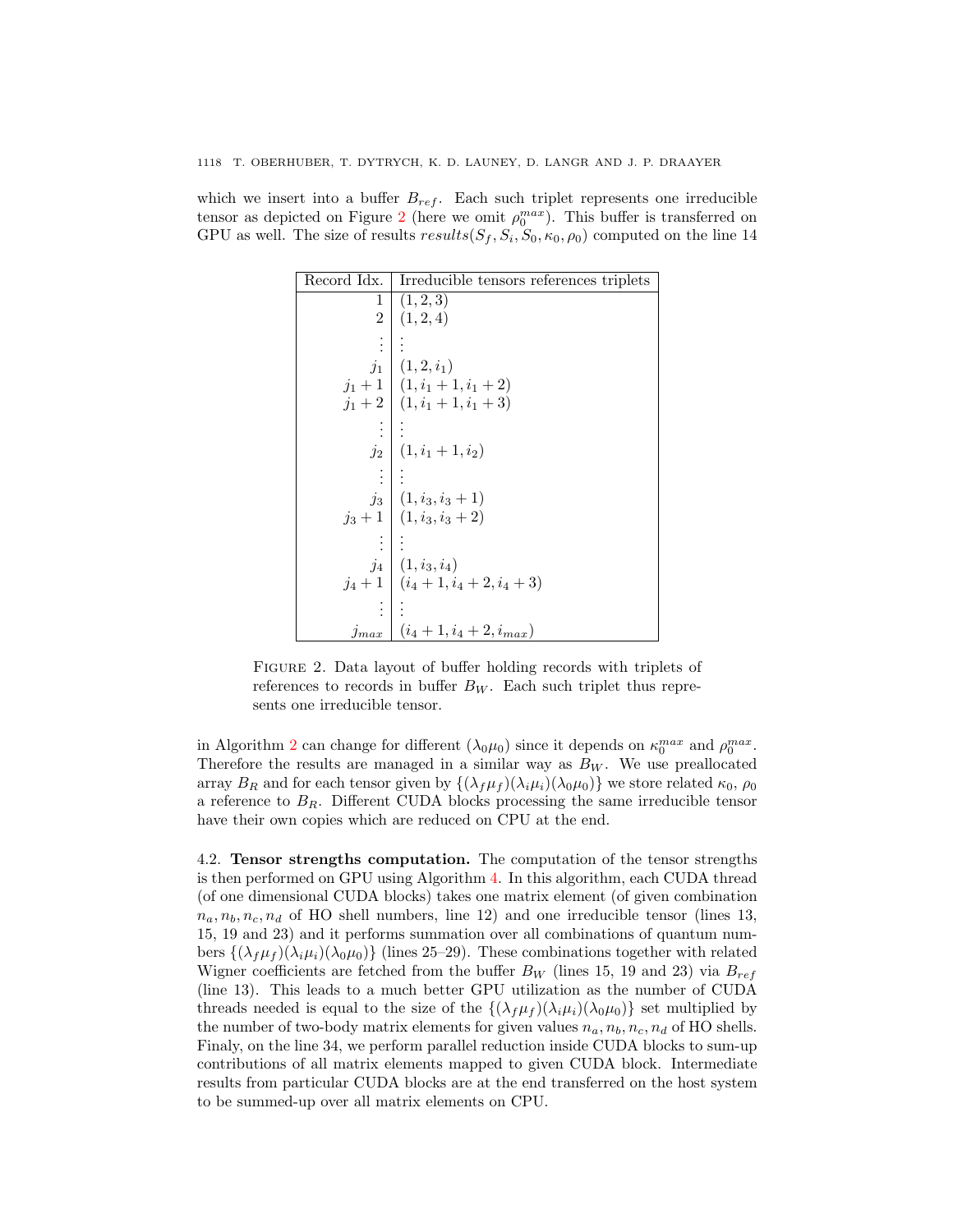Algorithm 4: GPU computation of the tensor strength coefficients. 1 tensorStrengthCoeffsWithBuffer $(n_a, n_b, n_c, n_d, input Data, B_W, B_{ref})$ 2  $results \leftarrow 0$ ,  $matrixElements = |inputData(n_a, n_b, n_c, n_d)|$ 3  $tensors = |B_{ref}|$ ,  $matrixElementsBlocks = [matrixElements/blockSize]$ 4  $blocks = matrixElementsBlock \times tensors$ 5 create blocksCount blocks of CUDA threads 6 for each CUDA thread t do  $7$  tensorIdx = blockIdx/matrixElementsBlocks 8  $\parallel$  matrixElementsBlockIdx = blockIdx % matrixElementsBlocks 9  $matrixElementIdx = matrixElementsBlockIdx \times blockDim + threadIdx$  $10$  $\begin{equation} \begin{aligned} &\mathit{p_{a}n_{b}n_{c}n_{d}}\ &\mathit{l_{a}j_{a}l_{b}j_{b}l_{c}j_{c}l_{d}j_{d}J}\leftarrow inputData(n_{a},n_{b},n_{c},n_{d})[matrixElementIdx]\end{aligned}\end{equation}$ 11  $\left[W_{idx}^f, W_{idx}^i, W_{idx}^0, \rho_0^{max}\right) \leftarrow B_{ref}[tensorIdx]$ 12 for each  $(S_f, S_i, S_0)$  do 13  $\begin{pmatrix} (\lambda_0 \mu_0), W^0_{(n_a,n_b,\lambda_f,\mu_f)}) + B_W[W^f_{idx}] \end{pmatrix}$ 14  $\kappa_0^{\max} \leftarrow \text{kmax}(\lambda_0, \mu_0, S_0)$ 15 **for** each  $L_f = |l_a - l_b| \dots l_a + l_b$  do 16  $C_f =$  $\int$  $\mathcal{L}$  $\begin{array}{ccc} l_a & l_b & L_f \\ \frac{1}{2} & \frac{1}{2} & S_f \end{array}$  $j_a$   $j_b$  J  $\mathcal{L}$ J 17  $\left(\left(\lambda_f \mu_f\right), W^f_{\left(n_a, n_b, \lambda_f, \mu_f\right)}\right) \leftarrow B_W[W^f_{idx}]$ 18  $\kappa_f^{\max} \leftarrow \text{kmax}(\lambda_f, \mu_f, L_f)$ 19  $\Box$  for each  $L_i = |l_c - l_d| \dots l_c + l_d$  do <sup>20</sup> C<sup>i</sup> =  $\int$ J.  $\begin{array}{ccc} l_d & l_c & L_i \\ \frac{1}{2} & \frac{1}{2} & S_i \end{array}$  $j_d$   $j_c$  J  $\mathcal{L}$ J  $\int L_f$   $L_i$   $S_0$  $S_i$   $S_f$  J <sup>1</sup> 21  $\vert$   $\vert$   $\vert$   $\vert$   $\vert$   $\vert$   $\vert$  $(\lambda_i \mu_i), W^i_{(n_a, n_b, \lambda_i, \mu_i)} \right) \leftarrow B_W[W^i_{idx}]$ **22**  $\begin{bmatrix} \kappa_i^{\max} \leftarrow \text{kmax}(\lambda_i, \mu_i, L_i) \end{bmatrix}$ <sup>23</sup> for each κ<sup>0</sup> = 1, . . . , κmax <sup>0</sup> do  $\begin{array}{|c|c|c|c|}\hline \textbf{24} & & \end{array} \begin{array}{|c|c|c|}\hline \textbf{24} & & \textbf{for each }\rho_0=1,\ldots,\rho_0^{\max} \textbf{ do} \ \hline \end{array}$ 25  $(-1)^{S_f+S_0+L_i}\sqrt{(2S_i+1)(2S_f+1)(2S_0+1)(2L_i+1)(2L_f+1)}$  $\sum_{i=1}^{\text{max}}$  $\kappa_i=1$  $\kappa_{f}^{\max}$  $\sum$  $\kappa_f = 1$  $W^f_{(n_a,n_b,\lambda_f,\mu_f)}(l_a,l_b,\kappa_f,L_f)W^i_{(n_d,n_c,\lambda_i,\mu_i)}(l_d,l_c,\kappa_i,L_i)$  $W^0_{(\lambda_f,\mu_f,\lambda_i,\mu_i,\lambda_0,\mu_0)}(\kappa_f,L_f,\kappa_i,L_i,\kappa_0,S_0,\rho_0)$ 26 | | | | end  $27$   $\parallel$   $\parallel$   $\parallel$  end  $28$  | | | end 29 | end 30 end 31 for each  $\kappa_0 = 1, \ldots, \kappa_0^{\max}$  and  $\rho_0 = 1, \ldots, \rho_0^{\max}$  do 32  $results(S_f, S_i, S_0, \kappa_0, \rho_0, matrixElementsBlockIdx) =$  $reduce(results(S_f, S_i, S_0, \kappa_0, \rho_0, t))$ 33 end 34 end

<span id="page-9-0"></span>4.3. Multiple GPU parallelization. To support these computations on distributed memory parallel systems including multiple GPU systems, we implemented a parallel algorithm based on the MPI library. The loop over all  $n_a, n_b, n_c, n_d$  values of HO shells is distributed among collaborating MPI processes. As the runtime is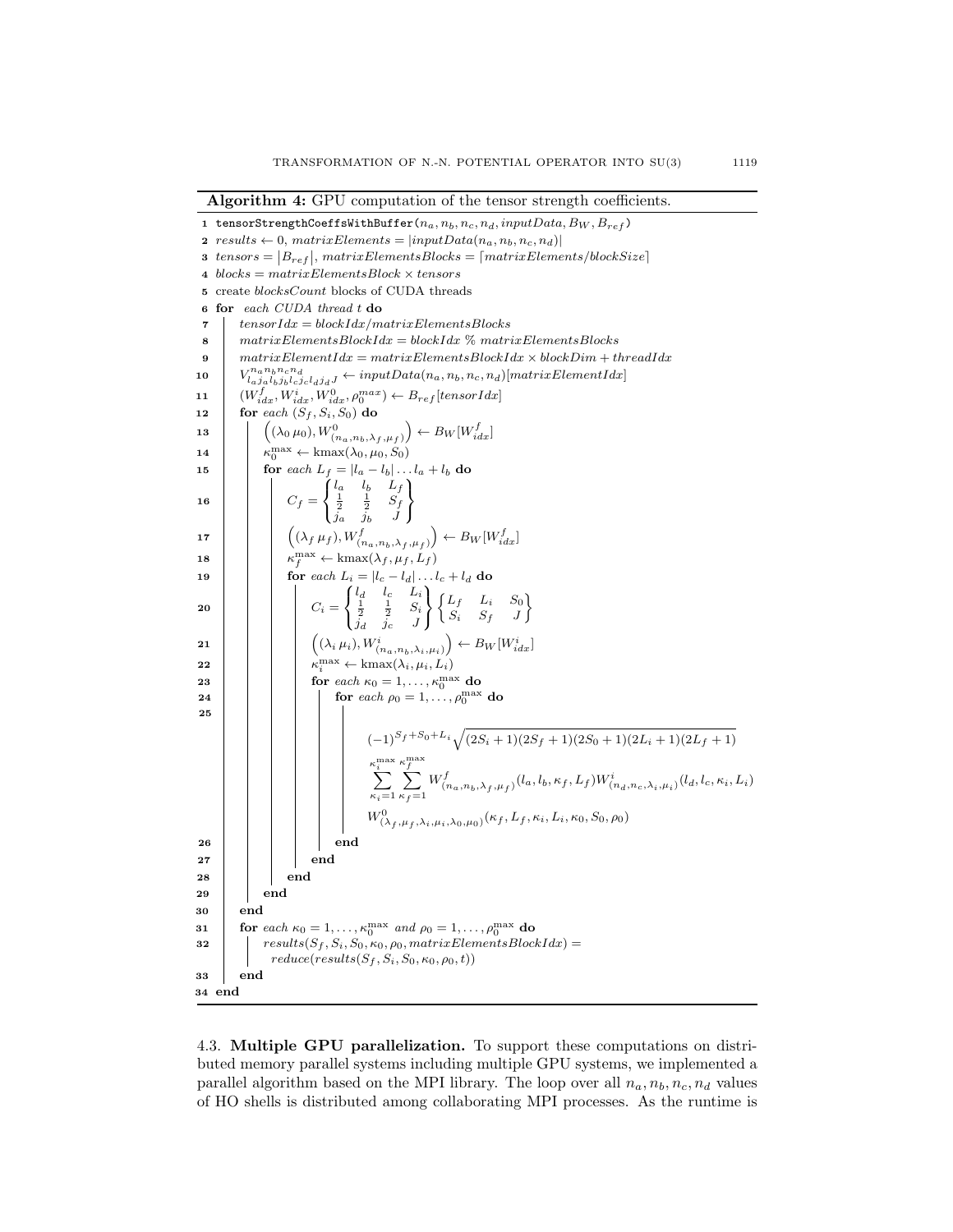a strongly varying function of HO shell numbers, we use a single master process for distribution of the workload among collaborating processes. If multiple MPI processes run on a single computing node, they share its GPU resources, i.e. more MPI processes may access one GPU. We did not develop hybrid OpenMP/MPI algorithm since the amount of data shared between threads processing different HO shells would not be significant.

5. Performance results. To evaluate the performance, we conducted experiments using two different systems. The first one is the Blue Waters system, which is equipped with 4228 Cray XK7 nodes that consist of one 8-core AMD Opteron 6276 Interlagos Processor and one NVIDIA K20 GPU with 2688 CUDA cores, 6 GB of memory and 250 GB/s memory bandwidth. The second system is made up of a single node containing two 16-core IBM Power9 CPUs that are connected by highspeed interface NVLink to a single NVIDIA V100 GPU. This GPU has 5120 CUDA cores, 32 GB of memory and 900 GB/s memory bandwidth.

We measured the performance for different values of  $N_{\text{max}}$  parameter that defines the size of two-nucleon Hilbert space in which the interaction matrix elements are provided. This means that for a given  $N_{\text{max}}$  cutoff parameter, we are considering only two-nucleon matrix elements  $\langle n_a l_a j_a, n_b l_b j_b; J || \hat{V} || n_c l_c j_c, n_d l_d j_d; J \rangle$  such that  $0 \leq (n_a + n_b) \leq N_{\text{max}}$  and  $0 \leq (n_c + n_d) \leq N_{\text{max}}$ . In particular,  $N_{\text{max}} = 8$ corresponds to 2,300,760 input two-nucleon matrix elements,  $N_{\text{max}} = 10$  corresponds to 8, 143, 452 input two-nucleon matrix elements,  $N_{\text{max}} = 12$  corresponds to 24,578,196 input two-nucleon matrix elements, and  $N_{\text{max}} = 14$  corresponds to 65, 615, 742 input two-nucleon matrix elements.

Table [1](#page-11-0) shows the performance results obtained on the Blue Waters system. The computations were carried out using 1, 2, 4, 8, 16, and 64 nodes, each with 8 MPI processes. One of all MPI processes was the master process assigning HO shells to other processes. The fourth column in Table [1](#page-11-0) provides efficiency evaluated with respect to the number of nodes (we do not take the master process into account). Our master-slave workload distribution attains a very good scalability in particular for larger values of  $N_{\text{max}}$ , that is, for larger sets of interaction matrix elements. The last column in Table [1](#page-11-0) shows speedups achieved by the GPU accelerated implementation compared to the CPU version of the code. We see that our GPU implementation delivers speedups ranging from 2.44 to 5.93. The speedups tend to decrease for increasing values of  $N_{\text{max}}$  parameter. This is caused by the fact that increasing the  $N_{\text{max}}$  parameter entails a rapid increase in the number of  $SU(3)$ coupling coefficients required. As a result, a more significant portion of the runtime is spent computing on CPUs. (This further suggests that a fresh look into the possibility of developing a parallel SU(3) package could lead to further gains.) Table [2](#page-11-1) shows the performance obtained on the Power9 system with 32 MPI processes. These results corroborate the performance behavior observed on the Blue Waters system.

6. Conclusion. We presented the algorithm for computing the expansion of a nucleon-nucleon potential operator in terms of the  $SU(3) \times SU<sub>S</sub>(2)$  irreducible tensors. We described its implementation that combines MPI and CUDA parallelization. Enabling GPU using CUDA leads to a performance improvement. In particular, we achieved speedups ranging from 2.44 to 5.93 on Blue Waters, and almost a factor of 3 speedups for the system consisting of the two 16-core Power9 CPUs connected to a single NVIDIA V100 GPU.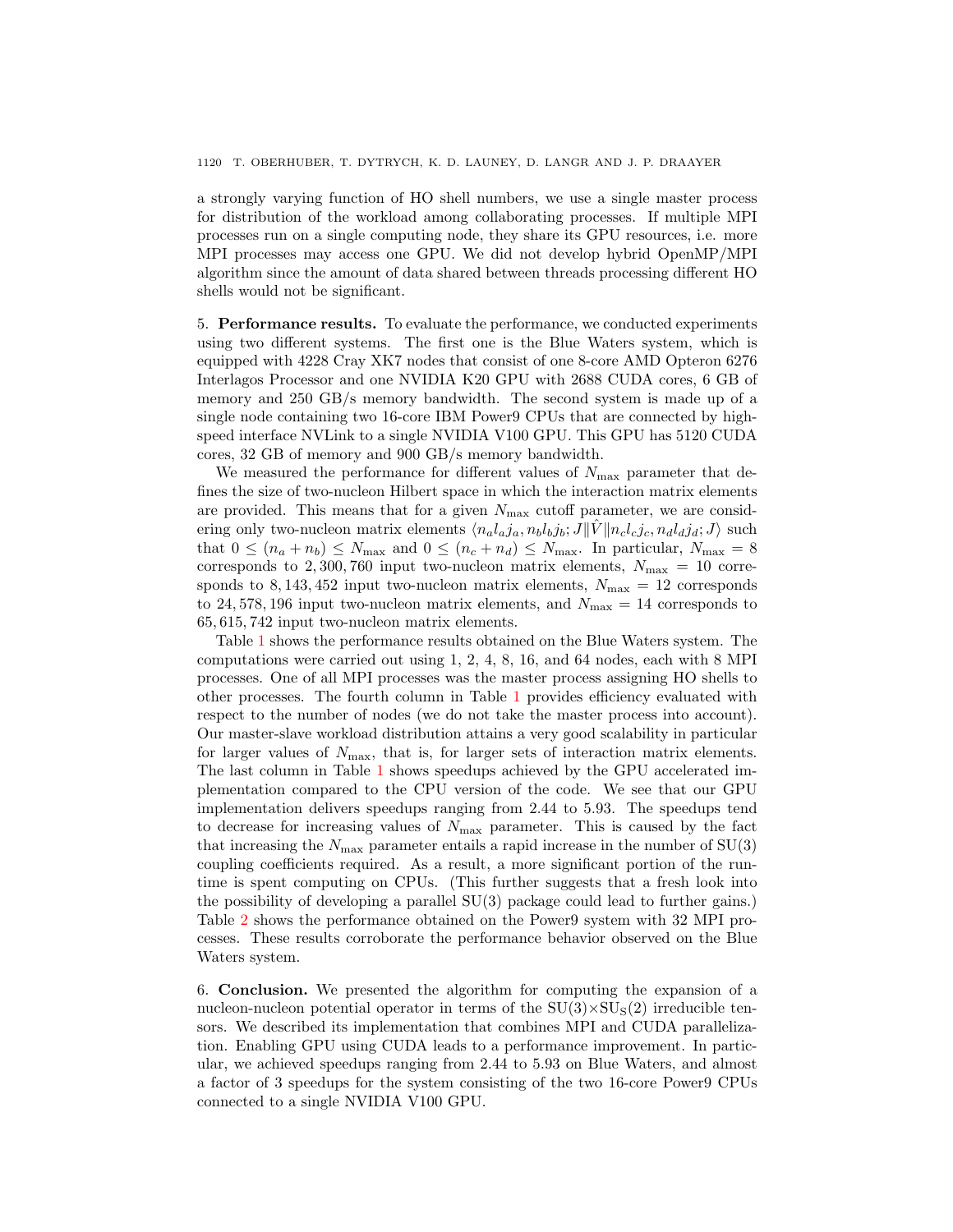| $\bar{N}_{\rm max}$ | MPI procs. | $\overline{\text{CPU}}$ only |              | $CPU + GPU$            |          |
|---------------------|------------|------------------------------|--------------|------------------------|----------|
|                     |            | Time<br>[s]                  | Efficiency   | Time<br>$ \mathbf{s} $ | Speed-up |
| 8                   | $7 + 1$    | 295.3                        |              | 75.3                   | 3.92     |
|                     | $15 + 1$   | 137.6                        | 1            | $36.8\,$               | 3.73     |
|                     | $31 + 1$   | 66.5                         | $\mathbf{1}$ | 17.5                   | 3.79     |
|                     | $63 + 1$   | 39.4                         | 0.83         | 9.23                   | 4.26     |
|                     | $127 + 1$  | 32.8                         | 0.56         | 6.35                   | 5.17     |
|                     | $255 + 1$  | 31.0                         | $\bf 0.52$   | 5.22                   | 5.94     |
| 10                  | $7 + 1$    | 2219                         |              | 648                    | 3.42     |
|                     | $15 + 1$   | 1034                         | 1            | 318                    | 3.24     |
|                     | $31 + 1$   | 499                          | $\mathbf{1}$ | 151                    | 3.28     |
|                     | $63 + 1$   | 248                          | 0.99         | 74                     | 3.32     |
|                     | $127 + 1$  | 165                          | 0.74         | 43                     | 3.75     |
|                     | $255 + 1$  | 138                          | 0.59         | 32                     | 4.25     |
| $\overline{12}$     | $7 + 1$    | 13083                        |              | 4493                   | 2.91     |
|                     | $15 + 1$   | 6097                         | 1            | 2116                   | 2.88     |
|                     | $31 + 1$   | 2943                         | 1            | 1054                   | 2.79     |
|                     | $63 + 1$   | 1447                         | 1            | 515                    | 2.80     |
|                     | $127 + 1$  | 776                          | 0.92         | 269                    | 2.88     |
|                     | $255 + 1$  | 565                          | 0.68         | 169                    | 3.33     |
| 14                  | $5 + 1$    | 64865                        |              | 26104                  | 2.48     |
|                     | $15 + 1$   | 30227                        | 1            | 12204                  | 2.47     |
|                     | $31 + 1$   | 14596                        | 1            | 5944                   | 2.45     |
|                     | $63 + 1$   | 7179                         | 1            | 2932                   | 2.44     |
|                     | $127 + 1$  | 3581                         | 0.99         | 1461                   | 2.45     |
|                     | $255 + 1$  | 2142                         | 0.83         | 838                    | 2.55     |

<span id="page-11-0"></span>Table 1. Performance results obtained on the Blue Waters system. Notation +1 in the column with MPI processes denotes one master process which just assigns HO shells to other MPI processes. The master process is not taken into account for efficiency evaluation.

| $N_{\rm max}$ | CPU only | $CPU + GPU$ |          |  |
|---------------|----------|-------------|----------|--|
|               | Time  s  | Time  s     | Speed-up |  |
|               | 41.65    | 15.78       | 2.63     |  |
| 10            | 274.14   | 97.99       | 2.79     |  |
| 12            | 1649.7   | 611.1       | 2.69     |  |
| 14            | 7761.9   | 3407.6      | 2.27     |  |

<span id="page-11-1"></span>Table 2. Performance results obtained for 32 MPI processes running on two 16-core IBM Power9 CPUs and a single NVIDIA V100 GPU.

The source code is available on Gitlab: [https://gitlab.com/oberhuber.tomas/](https://gitlab.com/oberhuber.tomas/np-interactions) [np-interactions](https://gitlab.com/oberhuber.tomas/np-interactions).

Acknowledgments. The work on this paper was supported by OPVVV project no. CZ.02.1.01/0.0/0.0/16 019/0000765: Research Center for Informatics. This